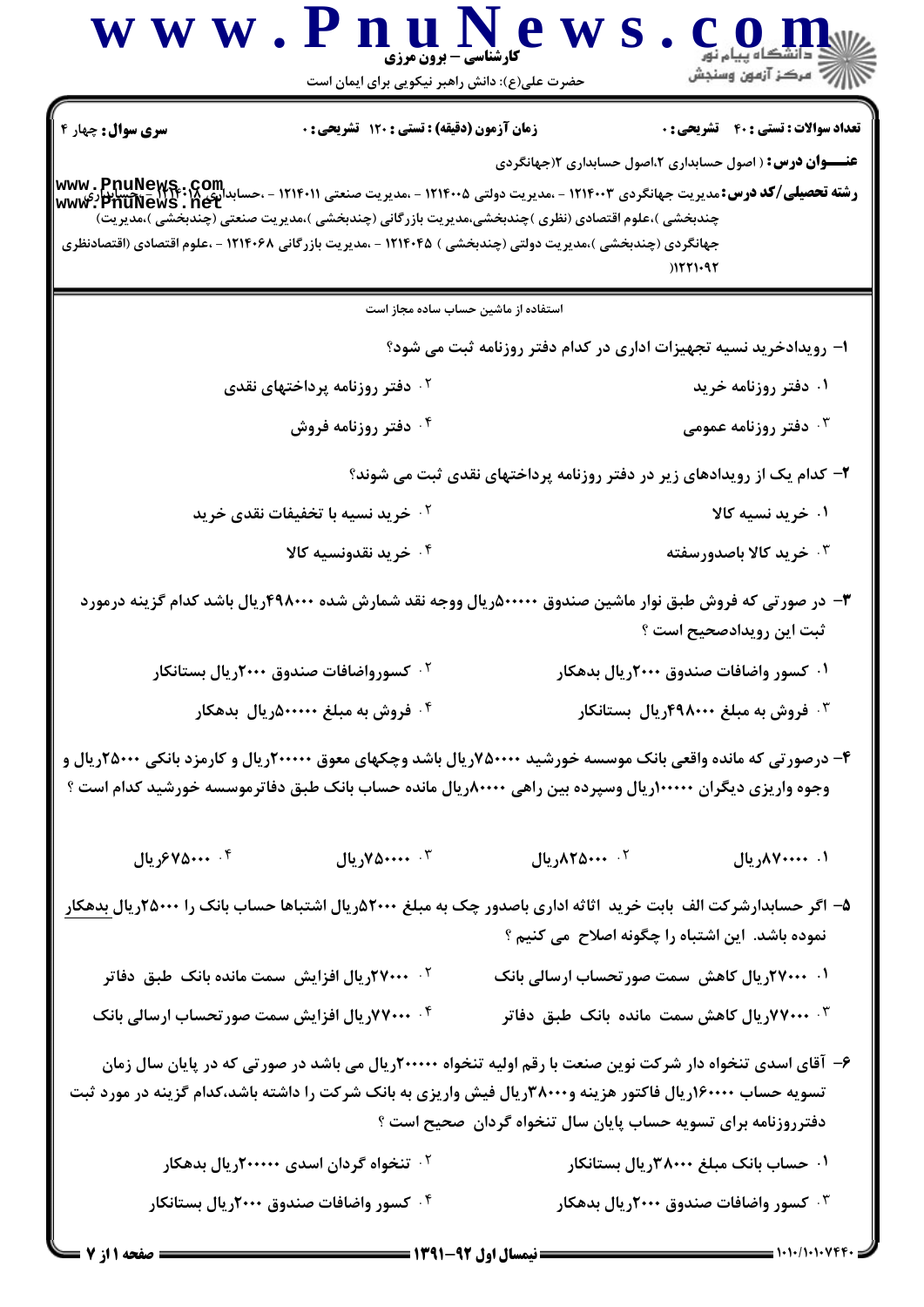

**: نیمسال اول 92-1391 =** 

صفحه 2 از 7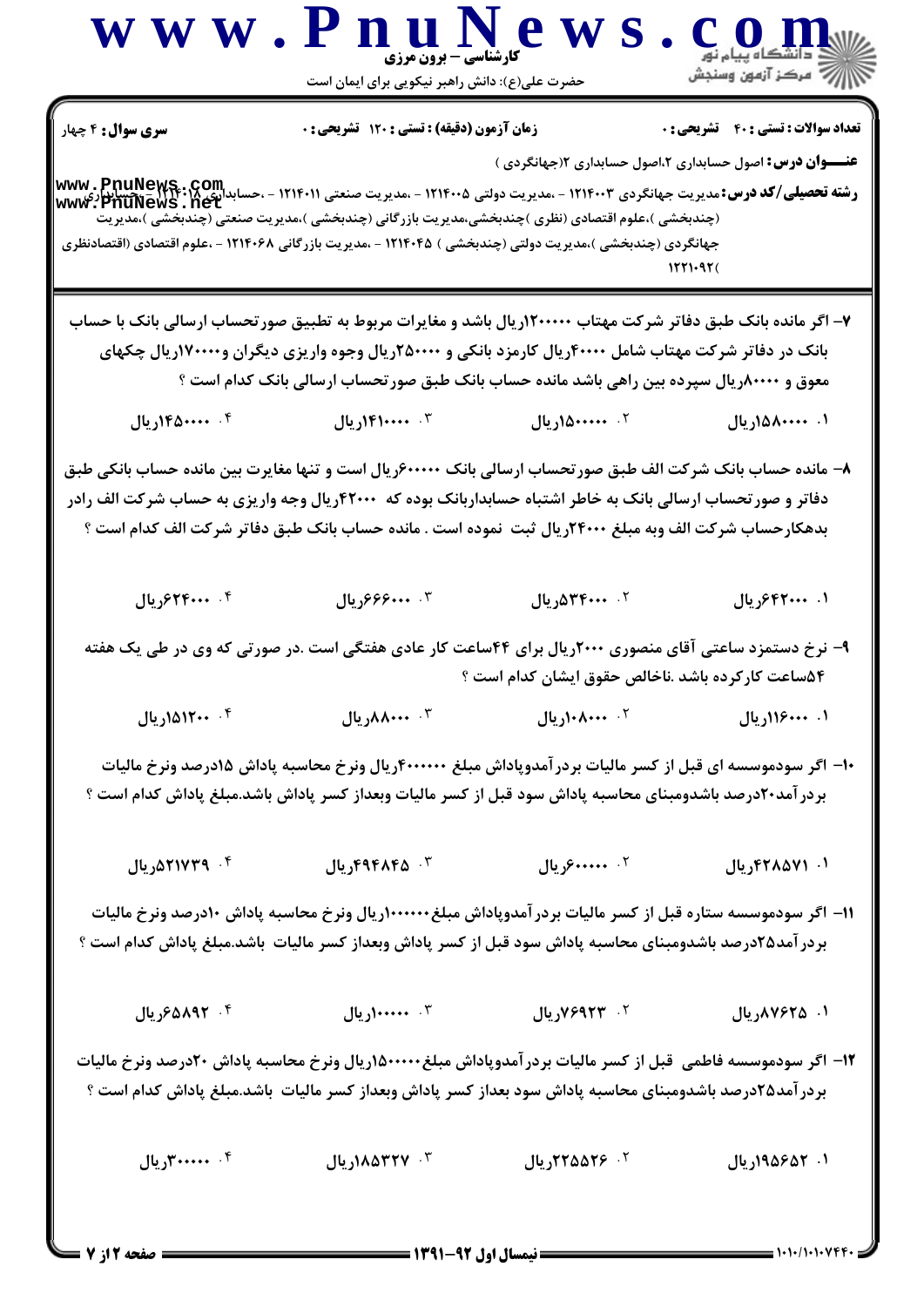|                                                                                                               | حضرت علی(ع): دانش راهبر نیکویی برای ایمان است                                                                                                                                                                                                                                                                                                                                                     |                                                                                 |                                            |
|---------------------------------------------------------------------------------------------------------------|---------------------------------------------------------------------------------------------------------------------------------------------------------------------------------------------------------------------------------------------------------------------------------------------------------------------------------------------------------------------------------------------------|---------------------------------------------------------------------------------|--------------------------------------------|
| سری سوال: ۴ چهار                                                                                              | زمان آزمون (دقیقه) : تستی : ۱۲۰ تشریحی : ۰                                                                                                                                                                                                                                                                                                                                                        |                                                                                 | <b>تعداد سوالات : تستی : 40 قشریحی : 0</b> |
|                                                                                                               | <b>www . PnuNews . Com .</b><br>و <b>شته تحصیلی/کد درس:</b> مدیریت جهانگردی ۱۲۱۴۰۰۳ - ،مدیریت دولتی ۱۲۱۴۰۰۵ - ،مدیریت صنعتی ۱۲۱۴۰۱۱ - ،حسابدالمع المعروب<br>www ، PnuNews . net<br>(چندبخشی )،علوم اقتصادی (نظری )چندبخشی،مدیریت بازرگانی (چندبخشی )،مدیریت صنعتی (چندبخشی )،مدیریت<br>جهانگردی (چندبخشی )،مدیریت دولتی (چندبخشی ) ۱۲۱۴۰۴۵ - ،مدیریت بازرگانی ۱۲۱۴۰۶۸ - ،علوم اقتصادی (اقتصادنظری | <b>عنــــوان درس:</b> اصول حسابداری ۲،اصول حسابداری ۱۲جهانگردی )                |                                            |
|                                                                                                               | ۱۳- اگرحقوق ناخالص آقای محمودی ۶۰۰۰۰۰۰ریال و نرخ مالیات بردرآمد۱۰درصد ونرخ حق بیمه سهم کارگر۷ درصد ونرخ حق<br>بیمه سهم کارفرما۲۳ درصد باشد.وهمچنین قسط وام ضروری وی ۸۰۰۰۰۰ریال باشد .خالص حقوق قابل پرداخت به ایشان                                                                                                                                                                               |                                                                                 | كدام است؟                                  |
| ۰۴ ۸۵۵۸۰۰۰ مریال                                                                                              | ۰۳ ۴۹۸۰۰۰۰ ریال                                                                                                                                                                                                                                                                                                                                                                                   | ٠٢ ١٨٠٠٠٠٠ ريال                                                                 | ۰۱ . ۶۰۰۰۰۰۰ ریال                          |
|                                                                                                               | ۱۴– فروشگاه لوازم خانگی بهاردر ۸۸/۸/۱ یک دستگاه یخچال فریزر را به قیمت ۴۰۰۰۰۰ ریال به اقساط ۲۰ماهه فروخت ،که بهای<br>تمام شده آن ۲۸۰۰۰۰ریال بوده است .درآمد به روش فروش اقساطی سال ۸۸ کدام است ؟                                                                                                                                                                                                  |                                                                                 |                                            |
| ۰۴ ۲۰۰۰ ۰۴ ریال                                                                                               | ۰۳ - ۳۰۰۰۰ ریال                                                                                                                                                                                                                                                                                                                                                                                   | ۰ <sup>۲</sup> ۸۰۰۰۰۰ریال                                                       | ۰۱ ۸۰۰۰۰ ریال                              |
| نمود.اگربهای تمام شده بر آوردی پروژه ۴۰۰۰۰۰ریال باشدو هزینه های واقعی انجام شد ه در سالهای ۸۴ و۸۵و۸۶ به ترتیب | ۱۵– شرکت میهن در تاریخ ۱۳۸۴/۰۵/۰۱قرارداد ساخت مجتمع مسکونی طی ۳ سال را به مبلغ ۵۰۰۰۰۰ ریال باکارفرما امضا ء                                                                                                                                                                                                                                                                                       |                                                                                 |                                            |
|                                                                                                               |                                                                                                                                                                                                                                                                                                                                                                                                   | ۶۰۰۰۰۰ ریال و ۲۰۰۰۰۰۰ریال و۴۵۰۰۰۰ریال باشد .سود ناویژه سال ۸۴ کدام است          |                                            |
| ۰۴ ۲۰۰۰ ۰۴ ريال                                                                                               | ۰۳ مندهریال                                                                                                                                                                                                                                                                                                                                                                                       | ۰۲ ۵۰۰۰ اریال                                                                   | ۰۱ ۱۰۰۰۰۰۰۰ ریال                           |
|                                                                                                               | ۱۶– ثبت داراییهای ثابت به بهای تمام شده زمان تحصیل این داراییها حاکی از پذیرش کدام فرض است ؟                                                                                                                                                                                                                                                                                                      |                                                                                 |                                            |
|                                                                                                               | ۰ <sup>۲</sup> فرض دوره مالی                                                                                                                                                                                                                                                                                                                                                                      |                                                                                 | ۰۱ فرض تفکیک شخصیت                         |
|                                                                                                               | ۰۴ فرض تداوم فعالیت                                                                                                                                                                                                                                                                                                                                                                               |                                                                                 | فرض واحد پولی $\cdot$                      |
|                                                                                                               |                                                                                                                                                                                                                                                                                                                                                                                                   | ۱۷- کدام یک از اصول پذیرفته شده حسابداری برای ارزشگذاری داراییها به کار می رود؟ |                                            |
|                                                                                                               | ۰ <sup>۲</sup> اصل تحقق در آمد                                                                                                                                                                                                                                                                                                                                                                    |                                                                                 | ۰۱ اصل افشاء                               |
|                                                                                                               | ۰ <sup>۴</sup> اصل بهای تمام شده                                                                                                                                                                                                                                                                                                                                                                  |                                                                                 | اصل قابليت اتكاء $\cdot$ "                 |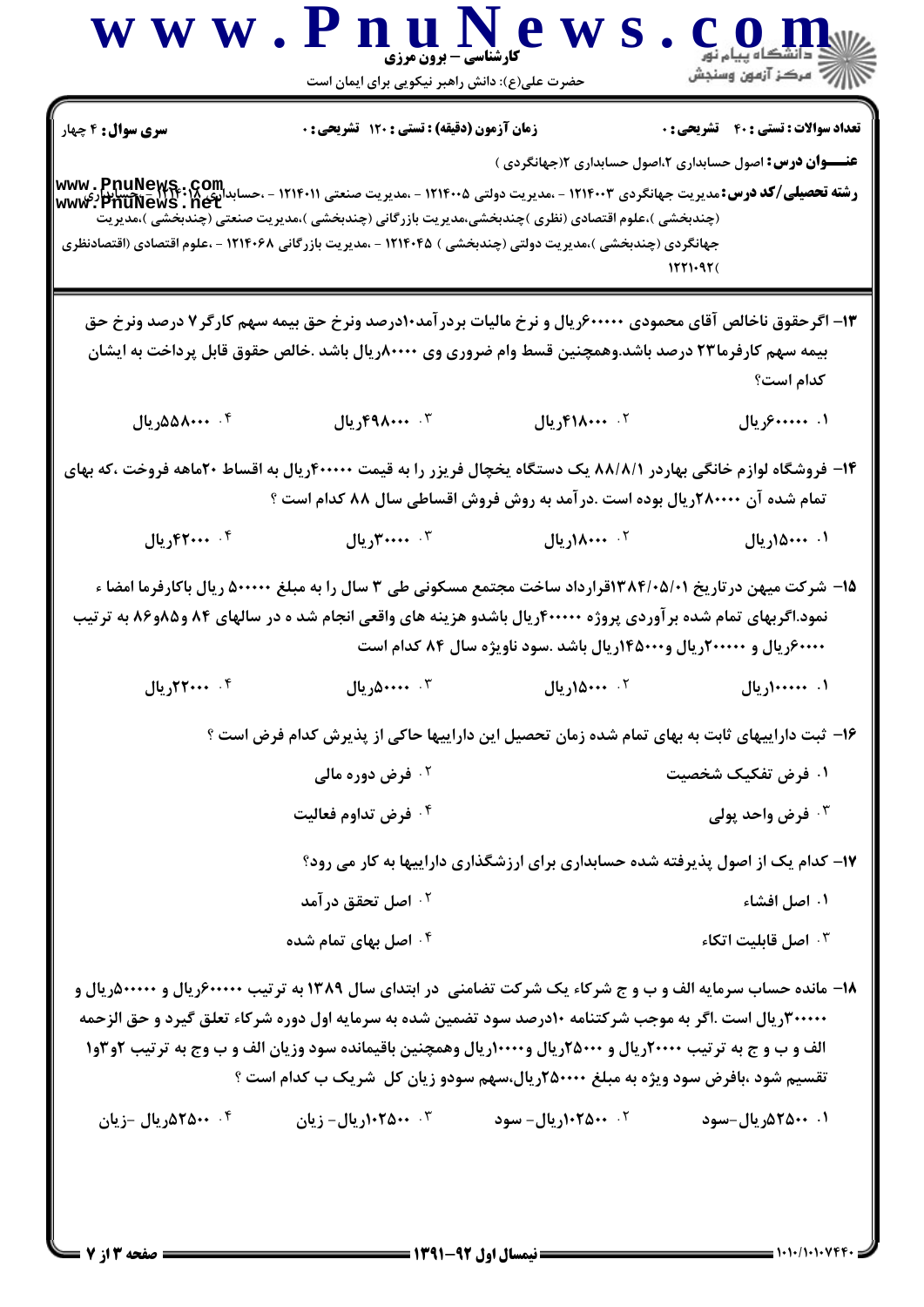

حضرت علی(ع): دانش راهبر نیکویی برای ایمان است

**تعداد سوالات : تستی : 40 - تشریحی : 0** 

زمان آزمون (دقيقه) : تستى : 120 تشريحي : 0

**سری سوال :** ۴ چهار

**عنـــوان درس:** اصول حسابداری ۲،اصول حسابداری ۱۲جهانگردی )

**رشته تحصیلی/کد درس: مدیریت جهانگردی ۱۲۱۴۰۰۲ - ،مدیریت دولتی ۱۲۱۴۰۰۵ - ،مدیریت صنعتی ۱۲۱۴۰۱۱ - ،حسابداری www . PnuNews<br>سعد ۱۳۵۲ - ۱۳۵۰۰۰ - ۱۳۵۰۰۰ - ۱۳۵۴۰۰ - ۱۳۵۴۰۰ - ۱۳۵۴۰۰ - ۱۳۵۴۰۰ - ۱۳۵۴۰۰ - ۱۳۵۴۰۰ - ۱۳۵۲۰۰ - ۱۳۵۲۰۰ - ۱** (چندبخشی )،علوم اقتصادی (نظری )چندبخشی،مدیریت بازرگانی (چندبخشی )،مدیریت صنعتی (چندبخشی )،مدیریت جهانگردی (چندبخشی )،مدیریت دولتی (چندبخشی ) ۱۲۱۴۰۴۵ - ،مدیریت بازرگانی ۱۲۱۴۰۶۸ - ،علوم اقتصادی (اقتصادنظری

- ۱۹- آقایان ۱کبری ،محسنی وحمیدی شرکاء شرکت تضامنی اکبری وشرکاء می باشندودر سود وزیان به نسبت ۳و۱و۲شریکند. شرکاء قصد انحلال شرکت را دارند پس از ً فروش داراییها وپرداخت بدهیها مانده سرمایه شرکاء به ترتیب۱۹۰۰۰۰ریال بستانکارو ۸۰۰۰۰۰ریال بدهکار و۵۰۰۰۰(ریال بستانکار است.مانده وجه نقد موجود در شرکت کدام است ؟
	- ۰۴ مندوم ۱۳۴، بال  $V \cdots$  .  $V$  $11, 57$ . ۰۰۰۰ ال ۰۱ ۲۶۰۰۰۰۰ ریال
- ۲۰- درشرکت تضامنی منصوری و شرکاء،آقای منصوری وآقای محمودی به نسبت ۲و۳ در سود وزیان شریکند.آقای سروی قصد ورود به این شرکت رادر تاریخ۱۳۸۸/۱۱/۳۰دارد .دراین تاریخ مانده حساب سرمایه منصوری ومحمودی به ترتیب ۵۵۰۰۰۰ دریال و ۷۰۰۰۰۰ ریال است .اگر آقای سروی با سرمایه گذاری مبلغ ۴۰۰۰۰۰ ریال مالک ۲۰درصد شرکت شود .سرقفلی شرکت پس از ورودشریک جدید کدام است ؟
	- ۰۴ منده ۶۵۰۰۰۰ رال ۰۳ . ۳۵۰۰۰۰ ریال ۲. ۴۰۰**۰۰۰, بال** ۰۱ - ۷۰۰۰۰, یال
- **۲۱** درشرکت تضامنی نوید و شرکاء،آقای نوید وآقای نیازی به نسبت ۲و۳ در سود وزیان شریکند.آقای محبی قصد ورود به این شرکت رادر تاریخ۱۳۹۰/۱۱/۳۰دارد .دراین تاریخ مانده حساب سرمایه آقایان نوید ونیازی به ترتیب ۶۰۰۰۰۰۰ریال و ۷۵۰۰۰۰{ریال است .اگر آقای محبی با سرمایه گذاری مبلغ ۴۵۰۰۰۰{ریال مالک ۲۰درصد شرکت شود .پاداش شرکائ قدیم شرکت پس از ورودشریک جدید کدام است ؟
	- ٠٢ ٠٠٠٠٠٩ريال ۰۴ ۱۱۰۰۰۰۰ ریال ۰۳ صفر ۰۱ ۴۵۰۰۰۰۰ ریال

۲۲- درشرکت تضامنی نادر و شرکاء،آقای نادر وآقای آرش به نسبت ۶۵ در سود وزیان شریکند.آقای سعید قصد ورود به این شرکت رادر تاریخ۲۰/۱۰/۳۸۸/۱۰/۳دارد .دراین تاریخ مانده حساب سرمایه آقایان نادر وآرش به ترتیب ۴۰۰۰۰۰۰ریال و۲۵۰۰۰۰ریال است .اگر آقای سعید با سرمایه گذاری مبلغ ۱۰۰۰۰۰ریال مالک ۲۰درصد شرکت شود .پاداش شریک جدید شرکت پس از ورودشریک جدید کدام است ؟

۰۴ ۰۰۰۰۰ ریال ۰۳ .......۱ریال ۰۲ ..... ۲۵۰۰۰ ریال ۰۱. ۳۰۰۰۰۰, پال

۲۳– درشرکت تضامنی شاهین و شرکاء،آقایان شاهین و شهاب و مهران به ترتیب به نسبت ۵و۲و۳در سود وزیان شریکند. آقای مهران قصد خروج از این شرکت رادر تاریخ۱۳۸۸/۱۰/۳۰دارد .دراین تاریخ مانده حساب سرمایه آقایان شاهین وشهاب ومهران به ترتیب ۴۰۰۰۰۰ ریال و۲۵۰۰۰۰ریال و۳۰۰۰۰۰ ریال است .اگر آقای مهران ۲ با دریافت مبلغ ۳۷۰۰۰۰ ریال از داراییهای شرکت ،از شرکت خارج شود مانده سرمایه آقای شهاب پس از خروج آقای مهران کدام است ؟

۰۴  $\cdots$ ۱۸۰۰۰۰ ریال $\mathfrak{h}$  $JU, YY$ ۰۰۰۰  $J<sup>2</sup>$  $1.$  ۲۷۰۰۰۰۰ ریال ۰۱ ۲۵۰۰۰۰۰ ریال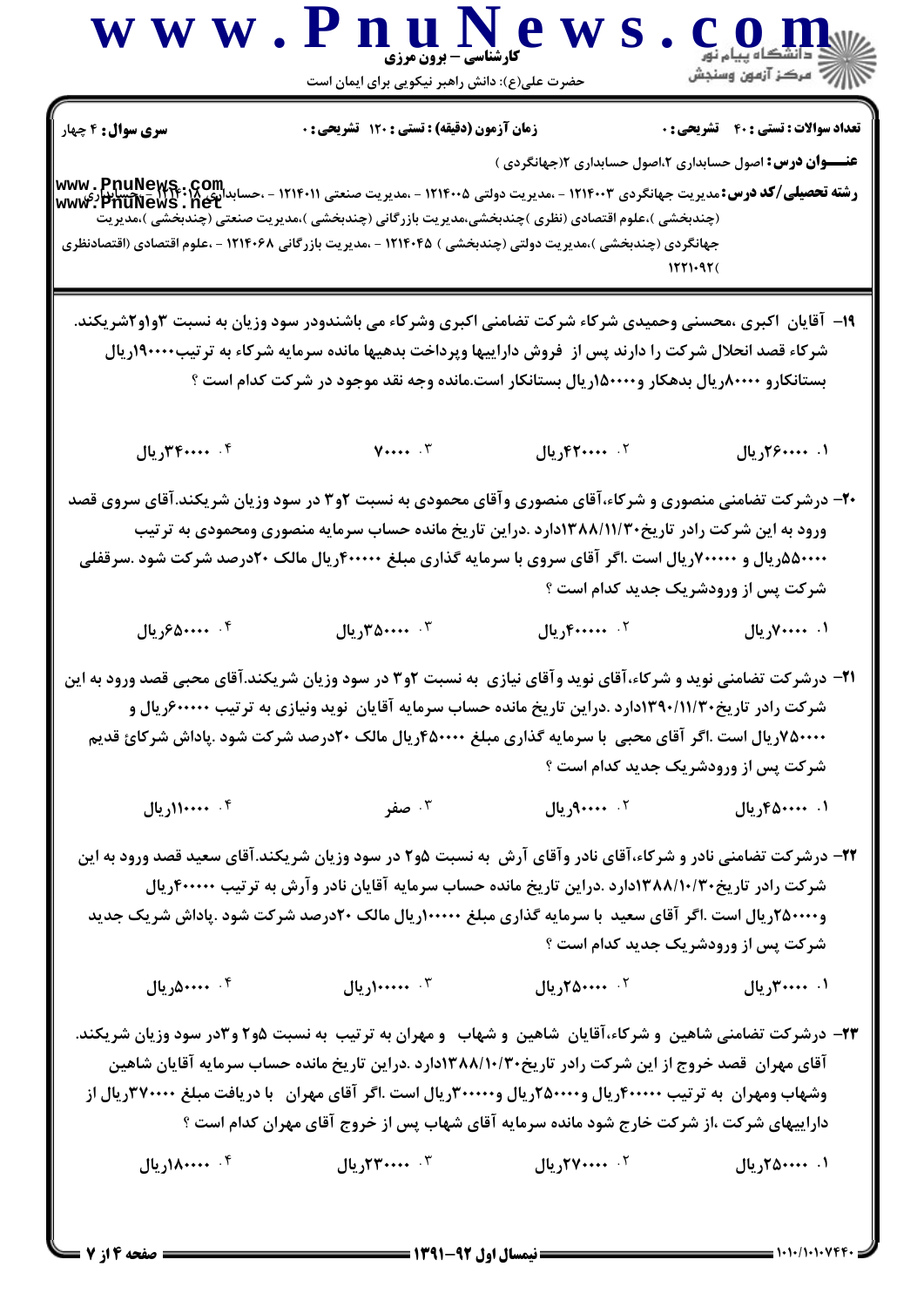| <b>سری سوال :</b> ۴ چهار                                                                                                                                                                                                                                                                       | زمان آزمون (دقیقه) : تستی : ۱۲۰ تشریحی : ۰                                                                                                                                                  |                            | <b>تعداد سوالات : تستي : 40 - تشريحي : 0</b>                                                                                                                     |
|------------------------------------------------------------------------------------------------------------------------------------------------------------------------------------------------------------------------------------------------------------------------------------------------|---------------------------------------------------------------------------------------------------------------------------------------------------------------------------------------------|----------------------------|------------------------------------------------------------------------------------------------------------------------------------------------------------------|
| <b>www . PnuNews . Com .</b><br>و <b>شته تحصیلی/کد درس:</b> مدیریت جهانگردی ۱۲۱۴۰۰۳ - ،مدیریت دولتی ۱۲۱۴۰۰۵ - ،مدیریت صنعتی ۱۲۱۴۰۱۱ - ،حسابدالله : ۱۳۱۴۰۲<br>www . PnuNews . net<br>جهانگردی (چندبخشی )،مدیریت دولتی (چندبخشی ) ۱۲۱۴۰۴۵ - ،مدیریت بازرگانی ۱۲۱۴۰۶۸ - ،علوم اقتصادی (اقتصادنظری | (چندبخشی )،علوم اقتصادی (نظری )چندبخشی،مدیریت بازرگانی (چندبخشی )،مدیریت صنعتی (چندبخشی )،مدیریت                                                                                            |                            | <b>عنــــوان درس:</b> اصول حسابداری ۲،اصول حسابداری ۱۲جهانگردی )                                                                                                 |
|                                                                                                                                                                                                                                                                                                |                                                                                                                                                                                             |                            | <b>۲۴</b> - در زمان انحلال شرکت تضامنی به ترتیب از <u>راست به چپ</u> سود وزیان تصفیه (ناشی از فروش داراییها وپرداخت بدهیها)                                      |
|                                                                                                                                                                                                                                                                                                |                                                                                                                                                                                             |                            | ،وتقسیم وجه نقد باقیمانده پس از تصفیه چگونه بین شرکاء تقسیم می شوند؟                                                                                             |
|                                                                                                                                                                                                                                                                                                |                                                                                                                                                                                             |                            | ۰۱ براساس مانده حساب سرمایه شرکاء-براساس نسبت مقرر در شرکتنامه                                                                                                   |
|                                                                                                                                                                                                                                                                                                |                                                                                                                                                                                             |                            | <sup>۰۲</sup> براساس نسبت مقرر در شرکتنامه-براساس نسبت مقرر در شرکتنامه                                                                                          |
|                                                                                                                                                                                                                                                                                                |                                                                                                                                                                                             |                            | ۰۳ براساس نسبت مقرر در شرکتنامه -براساس مانده حساب سرمایه شرکاء                                                                                                  |
|                                                                                                                                                                                                                                                                                                |                                                                                                                                                                                             |                            | ۰۴ براساس مانده حساب سرمایه شرکاء-براساس مانده حساب سرمایه شرکاء                                                                                                 |
|                                                                                                                                                                                                                                                                                                |                                                                                                                                                                                             |                            | ۲۵– کدام یک از موارد زیر از معایب شرکتهای سهامی محسوب می شود؟                                                                                                    |
|                                                                                                                                                                                                                                                                                                | ۰ <sup>۲</sup> رعایت مقررات بیشتر                                                                                                                                                           |                            | ۰۱ محدودیت مسئولیت سهامداران                                                                                                                                     |
|                                                                                                                                                                                                                                                                                                | ۰۴ تجمع سرمایه های کوچک                                                                                                                                                                     |                            | ۰ <sup>۳ .</sup> استمرار موجودیت                                                                                                                                 |
|                                                                                                                                                                                                                                                                                                | سهام عادی به ارزش اسمی ۱۰۰۰۰ریال به تعداد۲۰۰۰سهم که هرسهم به مبلغ ۱۲۰۰۰ریال به فروش رسید.<br>سهام ممتاز ۱۰درصد به ارزش اسمی ۱۰۰۰ریال به تعداد۶۰۰۰سهم که هرسهم به مبلغ ۹۰۰ریال به فروش رسید. |                            | ۲۶– شرکت سهامی خامس در ۱۳۸۹/۰۲/۰۱تاسیس شد وسهام زیر را منتشر کرد :<br>جمع حقوق صاحبان سهام شركت خامس كدام است ؟                                                  |
| ۰۴ ۲۹۴۰۰۰۰۰۰ ریال                                                                                                                                                                                                                                                                              | ۰۳ ۲۴۹۰۰۰۰۰۰ ریال                                                                                                                                                                           | ۲. ۲۶ <b>۰۰۰۰۰۰۰۰ ریال</b> | ۰۱ . ۳۰۰۰۰۰۰۰۰ ریال                                                                                                                                              |
| <mark>۳۷</mark> – افزایش حساب سهام سرمایه تعهد شده و سرمایه اهدا شده به ترتیب از <u>راست به چپ چ</u> ه اثری برروی حقوق صاحبان سهام                                                                                                                                                             |                                                                                                                                                                                             |                            | دارند؟                                                                                                                                                           |
| ۰۴ کاهنده -کاهنده                                                                                                                                                                                                                                                                              | ۰۳ افزاینده -افزاینده                                                                                                                                                                       | ۰۲ کاهنده -افزاینده        | ۰۱ افزاینده -کاهنده                                                                                                                                              |
| ۱۳۸۸ و۱۳۸۹ سودی کسب نکرده باشد.ولی درسال۱۳۹۰به مبلغ ۷۰۰۰۰۰۰ریال سود رسیده باشد به ترتیب از راست به چپ                                                                                                                                                                                          | اسمی ۱۰۰۰ریال در۱۲۸۸/۰۱/۰۱اتاسیس شد.درصورتی که سهام ممتاز ازنوع دارای سود انباشته باشد وشرکت طی سالهای                                                                                      |                            | ۲۸- شرکت سهامی مینا با سرمایه ای متشکل از ۱۰۰۰سهم عادی به ارزش اسمی ۴۰۰۰ریالی و ۲۰۰۰سهم ممتاز۱۰درصدبه ارزش<br>سهم سود سهامداران ممتاز و عادی درسال۱۳۹۰کدام است ؟ |
|                                                                                                                                                                                                                                                                                                | ۲. ۵۰۰۰۰–۳۵۰ <sub>۷ ر</sub> یال–۳۵۰۰۰۰–۳۵ <sub>۷</sub> ریال                                                                                                                                 |                            | ۱. ۴۰۰۰۰۰۰ریال-۱۰۰۰۰۰۰۰ریال                                                                                                                                      |
|                                                                                                                                                                                                                                                                                                | ۰۴ . ۵۰۰۰۰ مربال -۵۰۰۰۰                                                                                                                                                                     |                            | ۰ <sup>۳</sup> ۲۰۰ <b>۰۰۰۰ <sub>د</sub>یال-۵۰۰۰۰۰۰</b> دریال                                                                                                     |

 $\overline{a}$   $\overline{a}$ 

 $\sqrt{1}$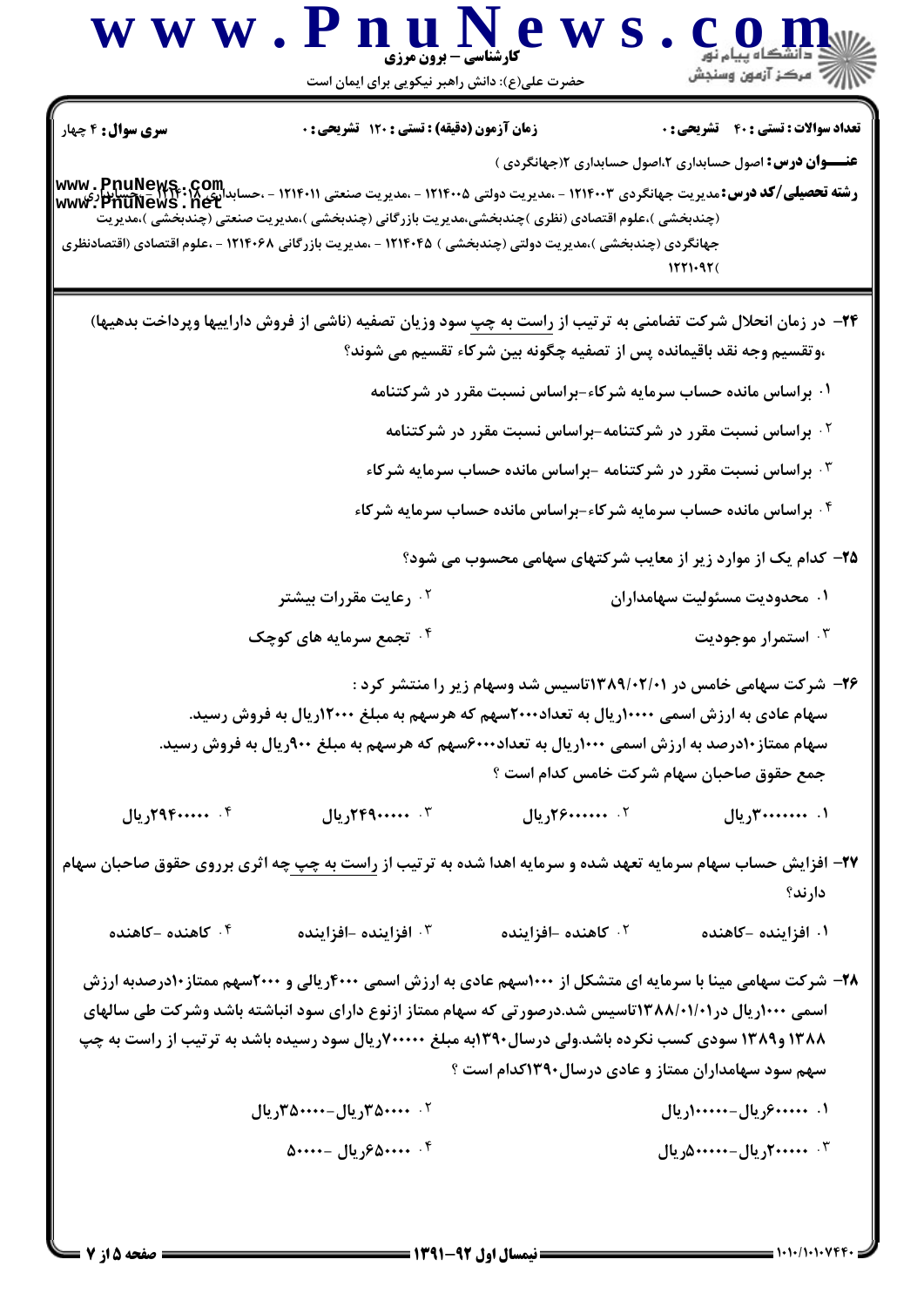

 $= 1.1.11.1.1999.$